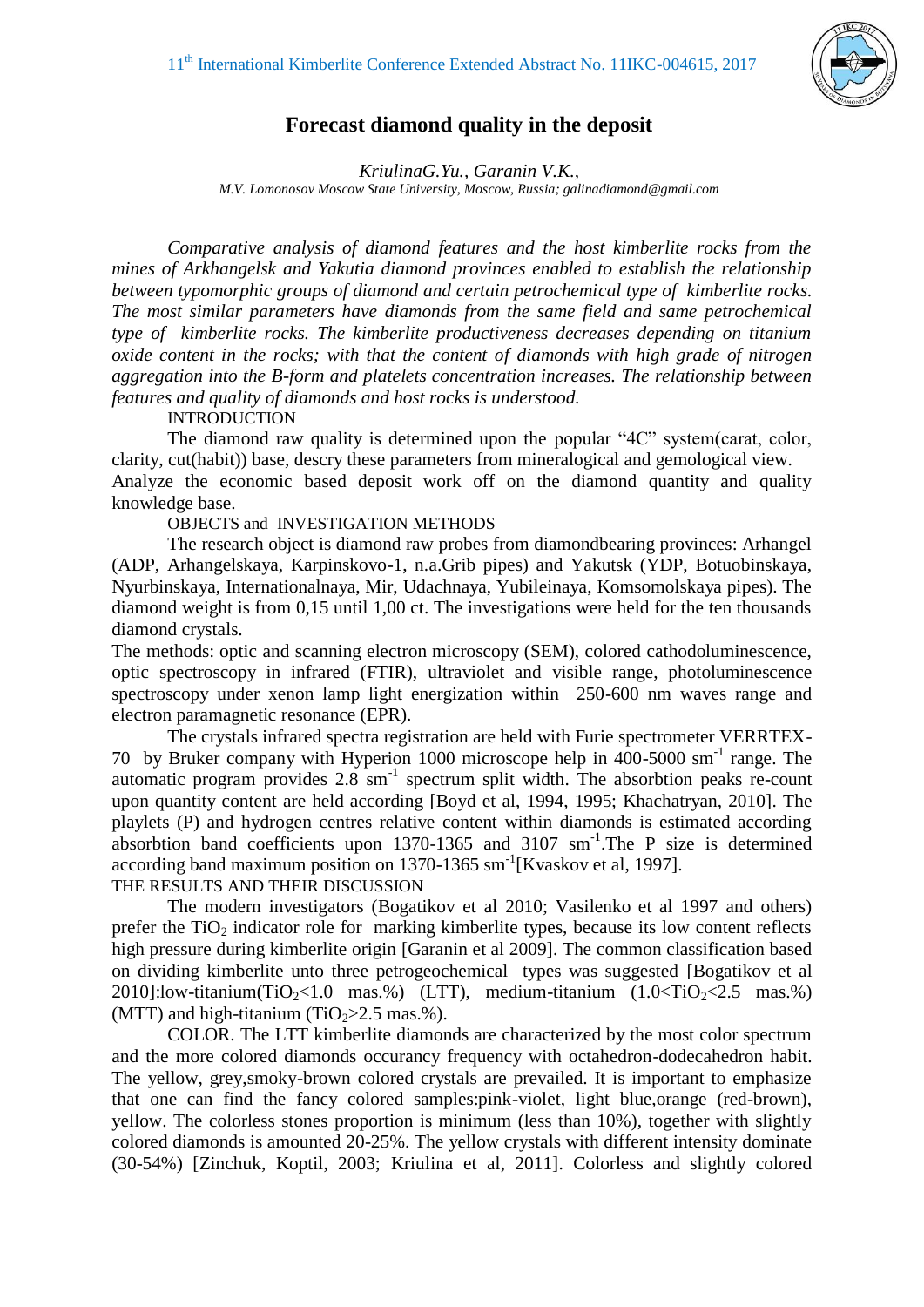overload (dominate) among octahedron and dodecahedron habit diamond crystals within MTT kimberlites (33-60%). Yellow-colored samlples with noticible tone proportion is minor (9-19%). Smoky-brown colored stones are widely spread with plastic deformation upon dislocation vanish mechanism [Synthesis of minerals, 2000].

HABIT. It is necessary in case diamond quantity estimation within pipe to take into consideration I type diamonds because they are potentially jewelry raw-stuff. Jewerly yellow rough cubic is rare. The I type diamonds are 77-88% within LTT kimberlites, except Internationalnaya pipe 98%. The typomorphic characteristic Zolotitsskaya field diamonds is a cubic habit diamonds significant spreading. Existing to 10% coated diamond is typomorphic to the Nakinskii field pipes.

THE KIMBERLITE BODIES SHAPING. THE DEFECTIVE-ADMIXTURE DIAMOND CONTENT

The diamonds from each petrochemical types deposits, inspite of nitrogen gross content wide variation, are characterized by the close value %B and playlets. The defects transformation occurs at high temperature (in B and P) [Synthesis of minerals, 2000; Taylor, Milledge,1995] and are accompanied by diamond oxide dissolution which (diamond) was in maternal rocks before kimberlite source forming(shaping). The diamonds from low-titanium type kimberlites (TIO<sub>2</sub><1.0 mas.%. LTT) and medium-titanium type  $(1.0 \leq TiO<sub>2</sub> \leq 2.5 \text{ mas.}\%$ . MTT) are detached into two area on diagram (pic.1). The infrared spectroscopy data were taken into consideration only from octahedron to dodecahedron habit crystals because they are dominate in all pipes that's why fully characterize the deposit.



Pic.1. Diagram of diamonds from low-titanium type kimberlites ( $TIO \sim 1.0$  mas.%.) and mediumtitanium type  $(1.0 \times TiO<sub>2</sub> < 2.5 \text{ mas.} \%)$  are detached into two area on diagram. T1 <T2 <T3.

The diamonds with the most playlets absorption coefficient which is in proportion to this defect content within crystal and the absorption band maximum position is in longwave range grew during the most high temperature conditions. They are the diamonds from Udachnaya, Komsomolskaya, n.a. Grib pipes. The crystals from Internationalnaya, Mir, Botuobinskaya. Arhangelskaya, n.a. Karpinskogo-1 grew in less temperature conditions. The epigenetic diamond evolution process is manifested in structure defects transformation, cryastalmorphology changing and sometimes colors, these procceses are connected to each other but can be detached. **CONCLUSION**